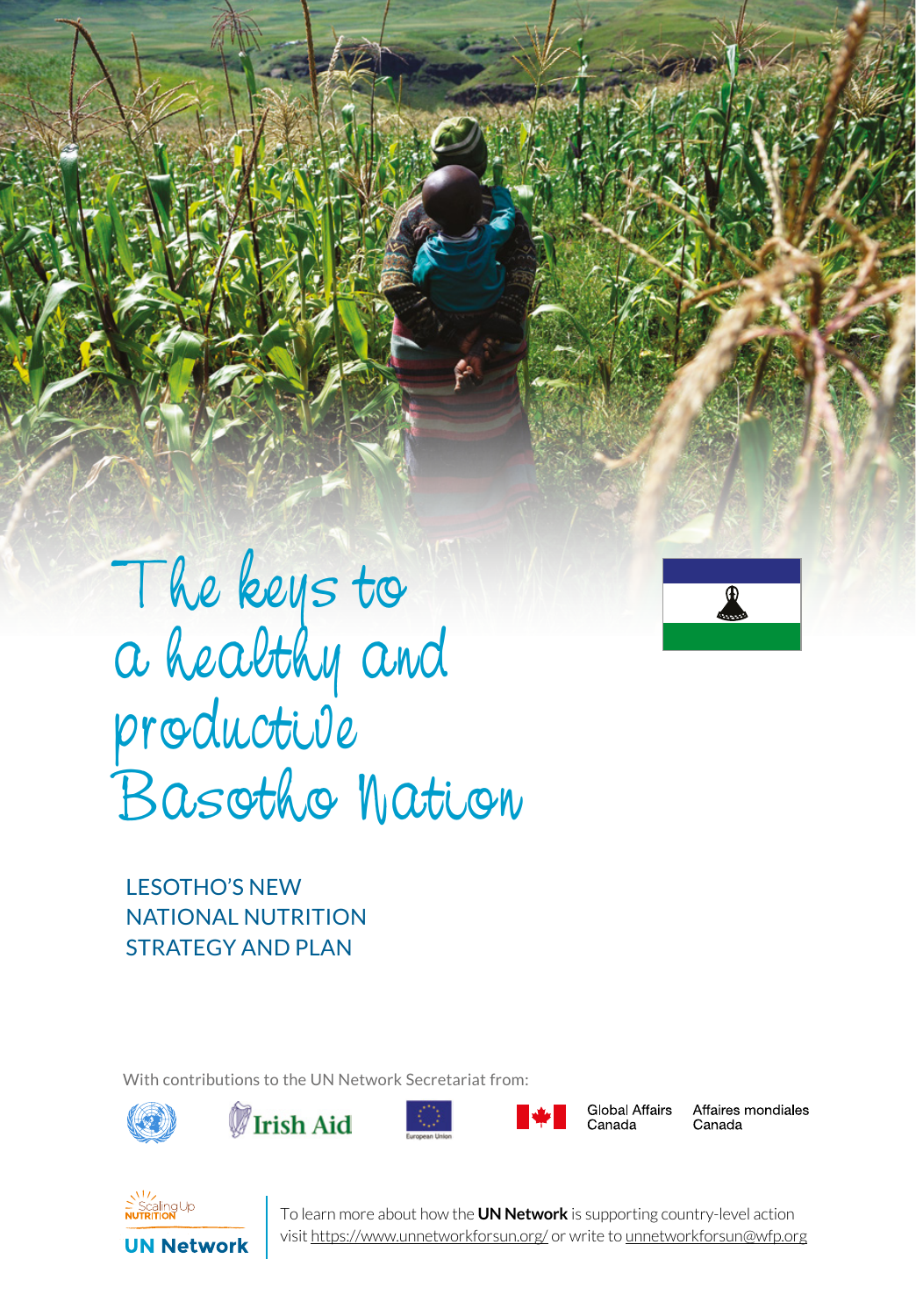The cover page says it all. Lesotho is on the path to 'kicking out<br>hunger and malnutrition' by working together across sectors and<br>stakeholder groups from the national to the community level. Mindful<br>hat there will be burn hunger and malnutrition' by working together across sectors and stakeholder groups from the national to the community level. Mindful that there will be bumps in the road, these efforts will require further capacity strengthening, including for effective coordination. The recent validation of the national [Food and Nutrition Strategy and Costed Action Plan \(2019-2023\)](https://www.unnetworkforsun.org/sites/default/files/documents/files/Lesotho Food %26 Nutrition Security Strategy %26 Costed Action Plan %2825Mar2019%29-Posted.pdf)<sup>1</sup> among technical actors has brought renewed energy to the nutrition circle, which will help actors sprint to the finish line. The document is in the process of receiving the final government endorsements as per official protocols.



<sup>1</sup> Visit: [https://www.unnetworkforsun.org/sites/default/files/documents/files/Lesotho Food %26 Nutrition Se](https://www.unnetworkforsun.org/sites/default/files/documents/files/Lesotho Food %26 Nutrition Security Strategy %26 Costed Action Plan %2825Mar2019%29-Posted.pdf)[curity Strategy %26 Costed Action Plan %2825Mar2019%29-Posted.pdf](https://www.unnetworkforsun.org/sites/default/files/documents/files/Lesotho Food %26 Nutrition Security Strategy %26 Costed Action Plan %2825Mar2019%29-Posted.pdf).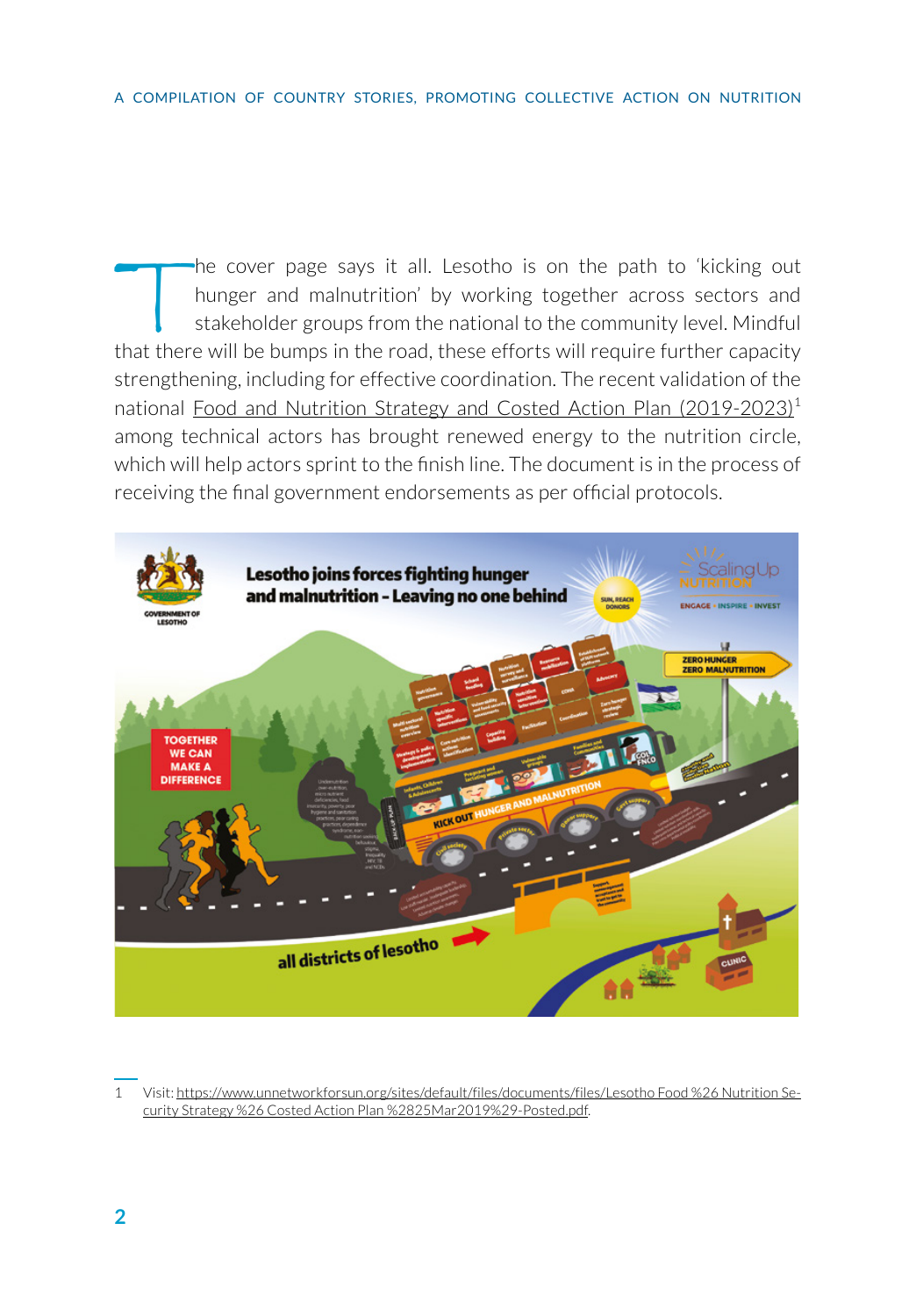

Ith the mission "*To implement and scale-up proven and innovative multi-*<br>sectoral nutrition interventions" the document addresses the triple<br>burden of malnutrition, using a partnership-oriented approach under<br>the realm of *sectoral nutrition interventions*" the document addresses the triple burden of malnutrition, using a partnership-oriented approach under the realm of Agenda 2030. Key results areas encompass themes as diverse as maternal and child health, food value chains, WASH, social protection and gender as well as related enabling factors. Actors – government, UN, civil society and other development partners – drew upon the data and visual outputs generated through the UNN tools to understand the scope, magnitude and distribution of the country's nutrition challenges. One of these